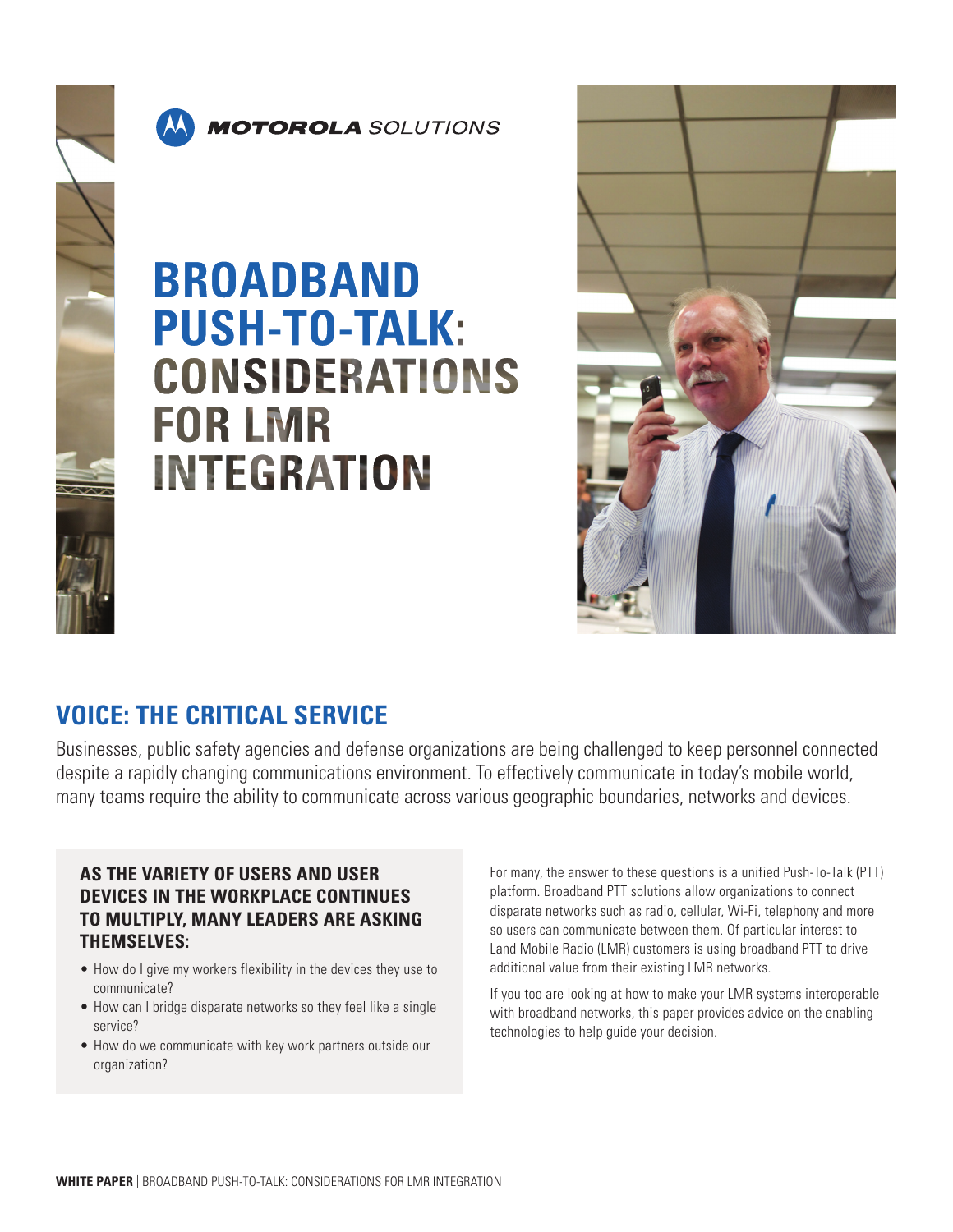## **BRIDGING ACROSS YOUR NETWORKS**

There are two main options to interconnect your LMR systems with broadband networks: a wireless interface via a donor radio or a wireline interface using an IP connection.



#### **WIRELESS INTERFACE VIA DONOR RADIO:**

A donor radio solution involves using a generic 4-Wire interface to provide a link between the core LMR system, using a donor radio, and the radio gateway.

With this set up, each broadband-to-LMR talkgroup must have its own donor radio assigned to it. When a call is initiated within a talkgroup, the donor radio sends the analog signal to the radio gateway. The gateway converts the analog radio signal into IP packets which are then sent on to the broadband PTT server. The broadband PTT server sends the signal via IP to users who are subscribed to that channel.

A similar process happens in reverse for calls outside of the LMR network. A broadband user presses a PTT button to initiate a call to the system. Their audio is sent through the server and into the radio gateway which then connects the stream with the donor radio. The donor radio keys up over the air using its base station site to connect the audio stream into the core LMR network. Anyone on the appropriate talkgroup, either on the LMR or broadband network, can listen to the stream.

With a wireless interface via donor radio solution, only talkgroup audio from the LMR system is available to pass to the broadband PTT server. No additional data such as Unit ID, GPS coordinates, etc. is possible.

#### **WIRELINE VIA AN IP CONNECTION:**

With a wireline interface to the radio system, a wired Ethernet connection is used to connect the LMR core to the broadband PTT server.

A key difference between this approach and using a donor radio is the method of adding interoperable talkgroups. Whereas wireless integration requires a new donor radio for each talkgroup, adding talkgroups through wireline integration is simply a configuration process. Talkgroups can be quickly added and removed using software on the server, which translates to less hardware and maintenance costs.

When users on the LMR network request a call – Police Channel A, for example – the LMR core communicates directly with the broadband PTT server to include the broadband users interested in that particular LMR talkgroup in the call.

In reverse, any broadband network user can initiate a call across this interoperable talkgroup by selecting Police Channel A on their device's application simply by pressing the PTT button. The broadband PTT server will use the Ethernet connection to notify the LMR core to include all radio subscribers tuned into the particular LMR talkgroup that the broadband user chose to speak on.

In addition to talkgroup audio being passed between the LMR and broadband networks, the wireline interface opens up the possibility for a wider range of features, including private calls, sending and receiving UnitID information and more.

## **MOTOROLA SOLUTIONS' WIRELESS INTERFACE**

Donor radio integration offers a proven option for connecting broadband PTT with LMR. Motorola Solutions leverages a MOTOBRIDGE Radio Gateway with a corresponding Donor Radio to connect broadband users to **any** LMR network.

#### **MOTOROLA SOLUTIONS' WIRELINE INTERFACES**

Wireline integration provides a scalable, flexible and featurerich PTT with LMR. Motorola Solutions provides IP wireline interfaces to the following LMR networks:

- $\bullet$  ASTRO® 25 Trunking systems
- MOTOTRBOTM Connect Plus
- MOTOTRBO Linked Capacity Plus
- MOTOTRBO Capacity Plus
- DIMETRATM IP (Scalable, Compact, and Micro)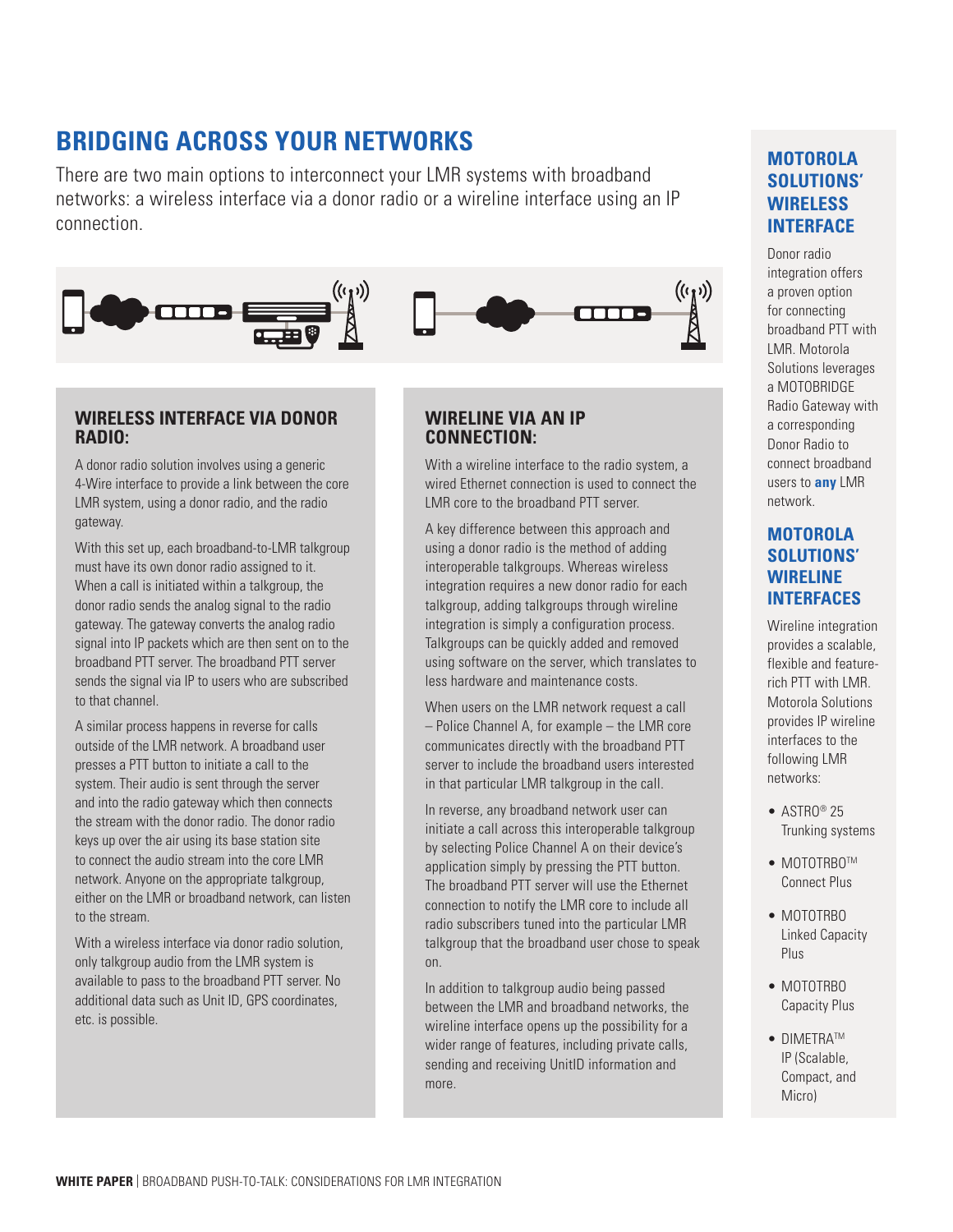## **FINDING THE RIGHT LMR INTEGRATION SOLUTION**

The best approach for you depends on your organization's PTT requirements. The following five questions will help guide your decision between using wireline or wireless radio integration.



## **CAN YOUR LMR NETWORK INTERFACE VIA AN IP WIRELINE CONNECTION? 1.**



It's important to carry out an inventory of your radio systems and what networks you want to interface with. If you have an older radio network, e.g., an analog or conventional system, a wireline solution may not be available. In this instance you can still link your LMR core to broadband PTT networks but this will need to be done using a wireless interface via a donor radio. If you have a newer trunking system, typically released from 2013 onwards, then wireline IP interfaces are likely to be available that will connect to your LMR network.

## **DO YOU NEED RICHER VOICE SERVICES? 2.**

If simple PTT is the main requirement for your users, then a donor radio solution is worth considering. But in operational situations, it can be valuable to have richer services available; services offered via a wireline IP connection.

#### **WIRELINE SOLUTIONS ENABLE:**

- Unified aliases and naming of users and talkgroups over LMR and broadband PTT networks
- Private calls to other broadband or radio users
- Call control messaging that communicates directly with the LMR network, receiving grant and deny tones to ensure the LMR network's resources and sites are ready to take the call

Donor solutions work differently. They provide a "best effort" in sending audio to the LMR network. If there is a lot of system traffic and resources are pushed, calls may be lost or users may experience partial messages.

## **HOW FLEXIBLE DO YOU NEED TO BE? 3.**



This question relates to your operations. Specifically, how many talkgroups do you require? And do you need them to be set up quickly? For instance, if you anticipate a need to respond to dynamic incidents, creating new talkgroups on the fly, wireline integration will better suit your needs. Using a programmable interface on your broadband PTT server, you are able to quickly and easily configure and turn on talkgroups.

With wireless interfaces, the process of setting up donor radios for each talkgroup can be time consuming: you will need to find a new radio, reconfigure it and connect it to the core and radio gateway unit. This said, with smaller networks, or, networks where talkgroup requirements are predictable, and you just need simple PTT services, donor radios remain a strong solution.